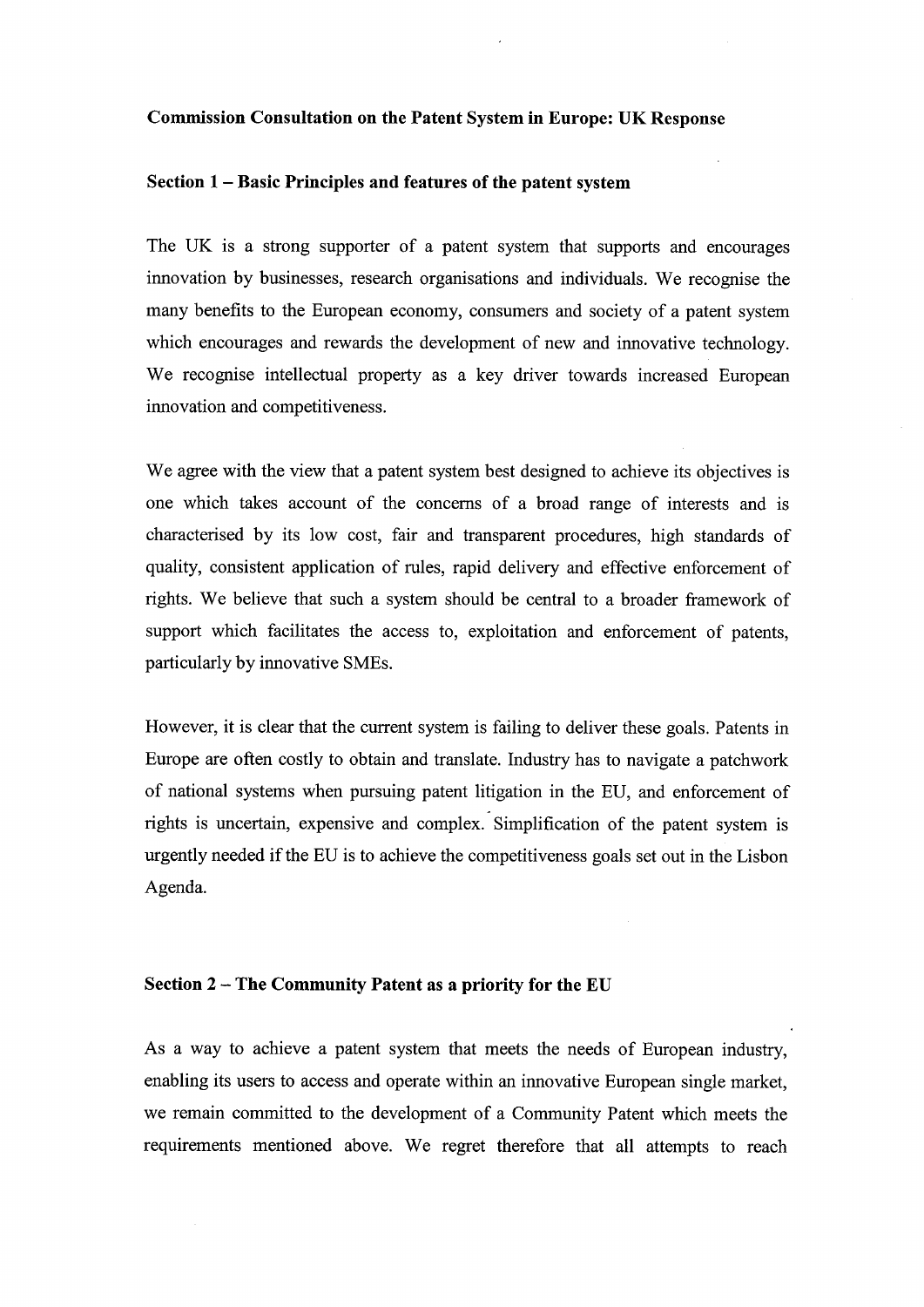agreement, subsequent to the Common Political Approach, have so far come to nothing.

Despite its flaws, the existing system under the EPC is one which is well understood by the majority of its users. Progress on the Community Patent should address the weaknesses of this system. A compromise resulting in a system which does not address issues of cost, quality and simplicity would be little used and to the detriment of the single market. Therefore the Commission is right to be considering a variety of approaches to achieve a patent system for Europe which is fit for purpose and meets the needs of its users.

# Section 3 – The European Patent System and in particular the European Patent Litigation Agreement

A simplified, European-wide litigation system is highly desirable whatever means by which it is achieved, and development of the European Patent Litigation Agreement (EPLA) is necessary with or without the Community Patent. This is the clear view of industry, who see the EPLA as an urgent opportunity that should not be missed, and of European Judges, who gave the Agreement their emphatic support in their Venice Resolution.<sup>1</sup> The EPLA should be seen as a serious contender capable of delivering the levels of affordability, quality and certainty that its users require, through simplified procedures and the decisions of top IP Judges. The recent financial impact assessment of the EPLA, prepared by the  $EPO<sub>1</sub><sup>2</sup>$  sets a clear case for rapid progress towards an agreement.

The view of the UK is a pragmatic one. We recognise that the current system is used extensively by industry and is an essential tool. However, we also recognise the continuing burden placed on innovative SMEs unable to effectively exploit the value of their intellectual property. The UK therefore believes that action must be taken to deliver real improvements now, exploring all possible options, as well as planning for progress towards long term goals.

<sup>&</sup>lt;sup>1</sup> Available from http://www.eplaw.org/Downloads/Venice%20Resolution.pdf

 $2$  European Patent Office, working as secretariat of the Working Party on Litigation, "Assessment of the impact of the European patent litigation agreement (EPLA) on litigation of European patents" February 2006.